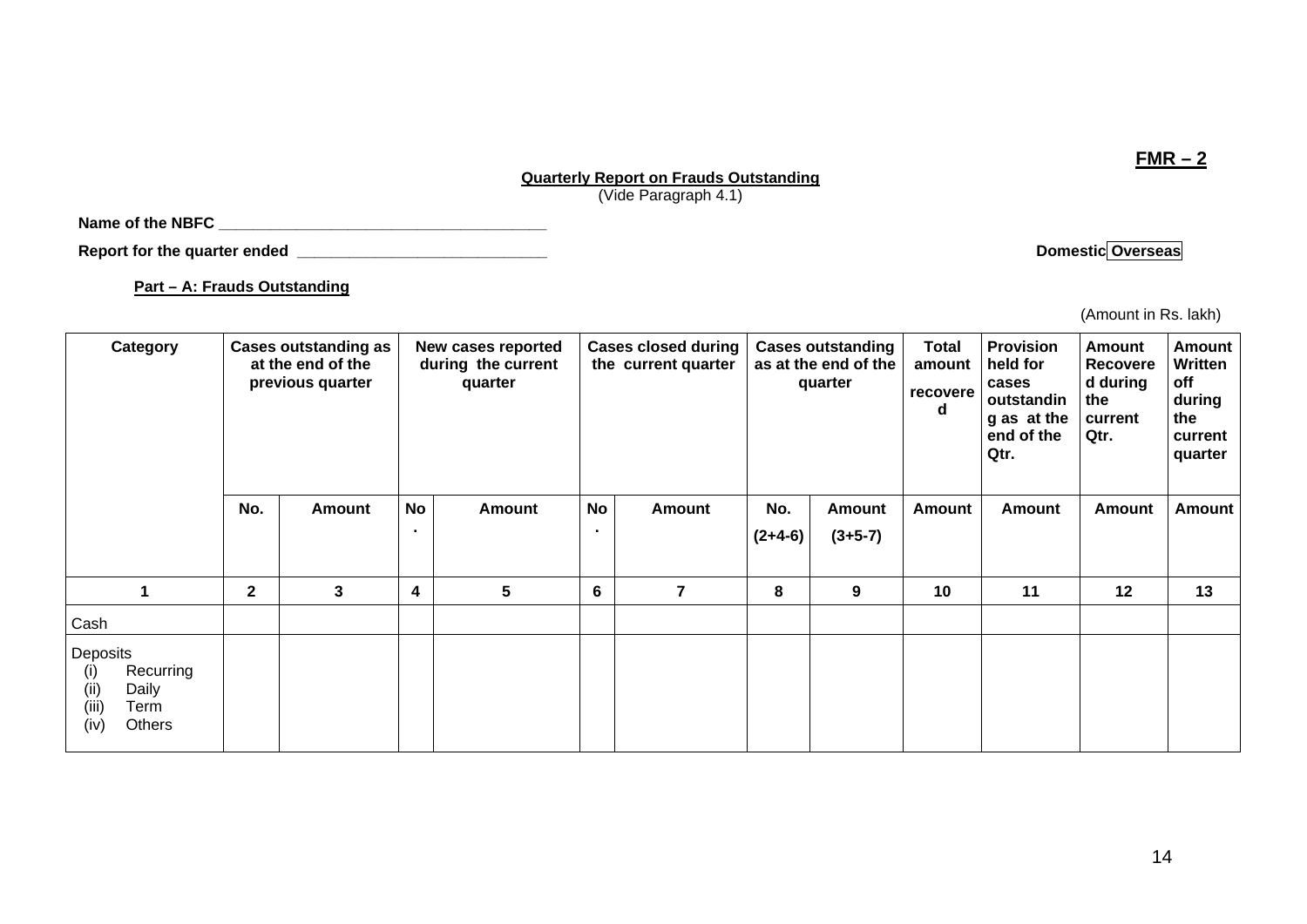| Category                                                                                                                    | <b>Cases outstanding as</b><br>at the end of the<br>previous quarter |               | New cases reported<br>during the current<br>quarter |                 |           | <b>Cases closed during</b><br>the current quarter |                       | <b>Cases outstanding</b><br>as at the end of the<br>quarter | <b>Total</b><br>amount<br>recovere<br>d | <b>Provision</b><br>held for<br>cases<br>outstandin<br>g as at the<br>end of the<br>Qtr. | <b>Amount</b><br><b>Recovere</b><br>d during<br>the<br>current<br>Qtr. | <b>Amount</b><br>Written<br>off<br>during<br>the<br>current<br>quarter |
|-----------------------------------------------------------------------------------------------------------------------------|----------------------------------------------------------------------|---------------|-----------------------------------------------------|-----------------|-----------|---------------------------------------------------|-----------------------|-------------------------------------------------------------|-----------------------------------------|------------------------------------------------------------------------------------------|------------------------------------------------------------------------|------------------------------------------------------------------------|
|                                                                                                                             | No.                                                                  | <b>Amount</b> | <b>No</b><br>$\bullet$                              | <b>Amount</b>   | <b>No</b> | <b>Amount</b>                                     |                       | <b>Amount</b><br>$(3+5-7)$                                  | <b>Amount</b>                           | <b>Amount</b>                                                                            | <b>Amount</b>                                                          | <b>Amount</b>                                                          |
|                                                                                                                             |                                                                      |               |                                                     |                 |           |                                                   | $(2+4-6)$             |                                                             |                                         |                                                                                          |                                                                        |                                                                        |
| $\mathbf{1}$                                                                                                                | $\mathbf{2}$                                                         | $\mathbf{3}$  | $\boldsymbol{4}$                                    | $5\phantom{.0}$ | 6         | $\overline{7}$                                    | 8<br>$\boldsymbol{9}$ |                                                             | 10                                      | 11                                                                                       | 12                                                                     | 13                                                                     |
| Non-resident<br>accounts                                                                                                    |                                                                      |               |                                                     |                 |           |                                                   |                       |                                                             |                                         |                                                                                          |                                                                        |                                                                        |
| Advances<br>Cash credit<br>(i)<br>Term Loans<br>(ii)<br><b>Bills</b><br>(iii)<br>(iv)<br>Others                             |                                                                      |               |                                                     |                 |           |                                                   |                       |                                                             |                                         |                                                                                          |                                                                        |                                                                        |
| Inter-branch<br>accounts                                                                                                    |                                                                      |               |                                                     |                 |           |                                                   |                       |                                                             |                                         |                                                                                          |                                                                        |                                                                        |
| Off-balance sheet<br>Letters<br>of<br>(i)<br>credit<br>(ii)<br>Guarantees<br>(iii)<br>$Co-$<br>acceptance<br>Others<br>(iv) |                                                                      |               |                                                     |                 |           |                                                   |                       |                                                             |                                         |                                                                                          |                                                                        |                                                                        |
| Others                                                                                                                      |                                                                      |               |                                                     |                 |           |                                                   |                       |                                                             |                                         |                                                                                          |                                                                        |                                                                        |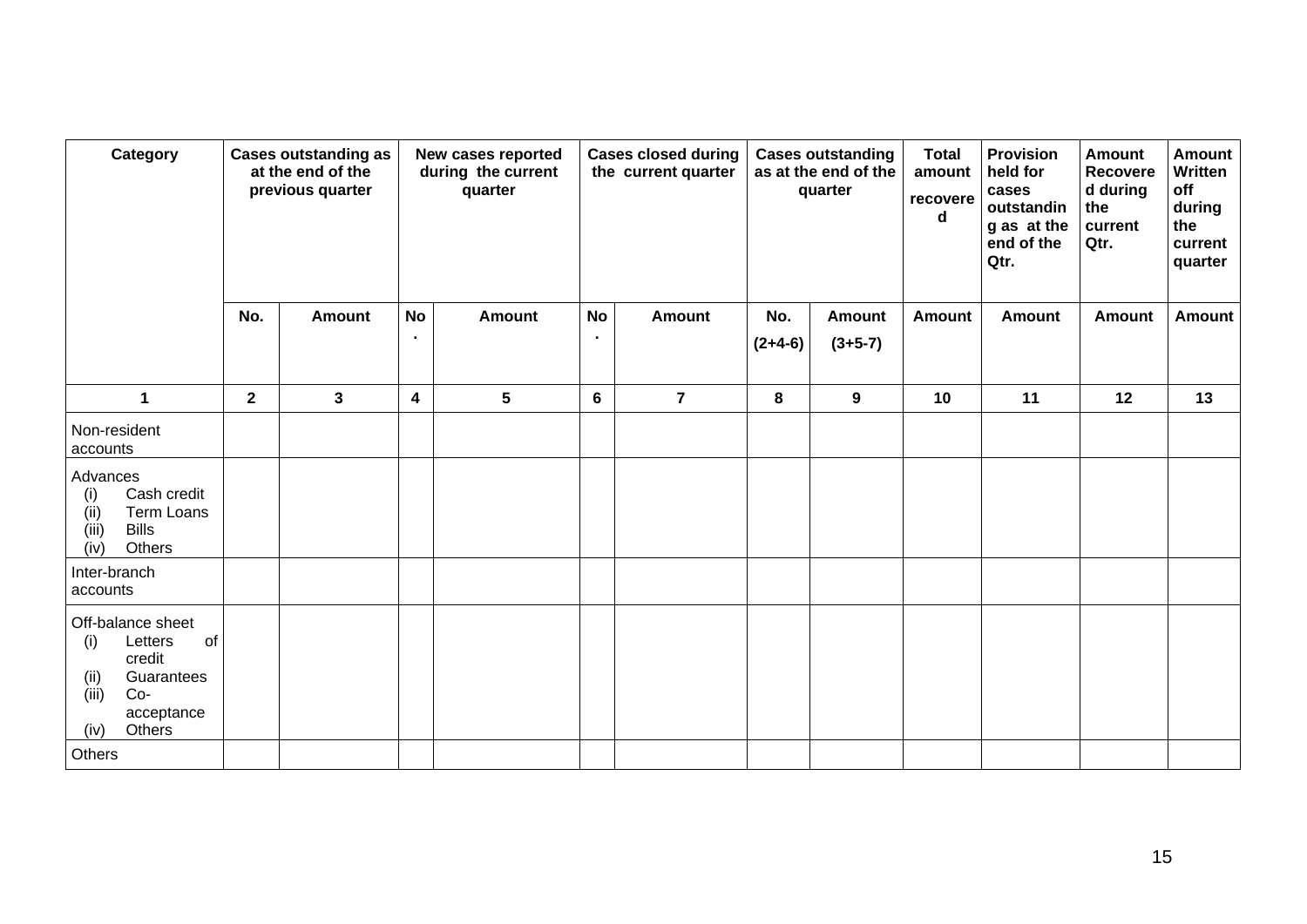| Category     |              | <b>Cases outstanding as</b><br>at the end of the<br>previous quarter |                         | New cases reported<br>during the current<br>quarter |           | <b>Cases closed during</b><br>the current quarter |                  | <b>Cases outstanding</b><br>as at the end of the<br>quarter | <b>Total</b><br>amount<br>recovere<br>d | <b>Provision</b><br>held for<br>cases<br>outstandin<br>g as at the<br>end of the<br>Qtr. | Amount<br><b>Recovere</b><br>d during<br>the<br>current<br>Qtr. | Amount<br>Written<br>off<br>during<br>the<br>current<br>quarter |
|--------------|--------------|----------------------------------------------------------------------|-------------------------|-----------------------------------------------------|-----------|---------------------------------------------------|------------------|-------------------------------------------------------------|-----------------------------------------|------------------------------------------------------------------------------------------|-----------------------------------------------------------------|-----------------------------------------------------------------|
|              | No.          | <b>Amount</b>                                                        | No<br>$\blacksquare$    | <b>Amount</b>                                       | <b>No</b> | Amount                                            | No.<br>$(2+4-6)$ | <b>Amount</b><br>$(3+5-7)$                                  | Amount                                  | Amount                                                                                   | <b>Amount</b>                                                   | Amount                                                          |
|              | $\mathbf{2}$ | 3                                                                    | $\overline{\mathbf{4}}$ | 5                                                   |           | 6                                                 |                  | 9                                                           | 10                                      | 11                                                                                       | 12                                                              | 13                                                              |
| <b>Total</b> |              |                                                                      |                         |                                                     |           |                                                   |                  |                                                             |                                         |                                                                                          |                                                                 |                                                                 |

**Note:** For Indian NBFCs with overseas offices/branches, the above figures relate to the domestic position. The figures in respect of overseas branches/offices may be shown in a separate sheet in the same format as above.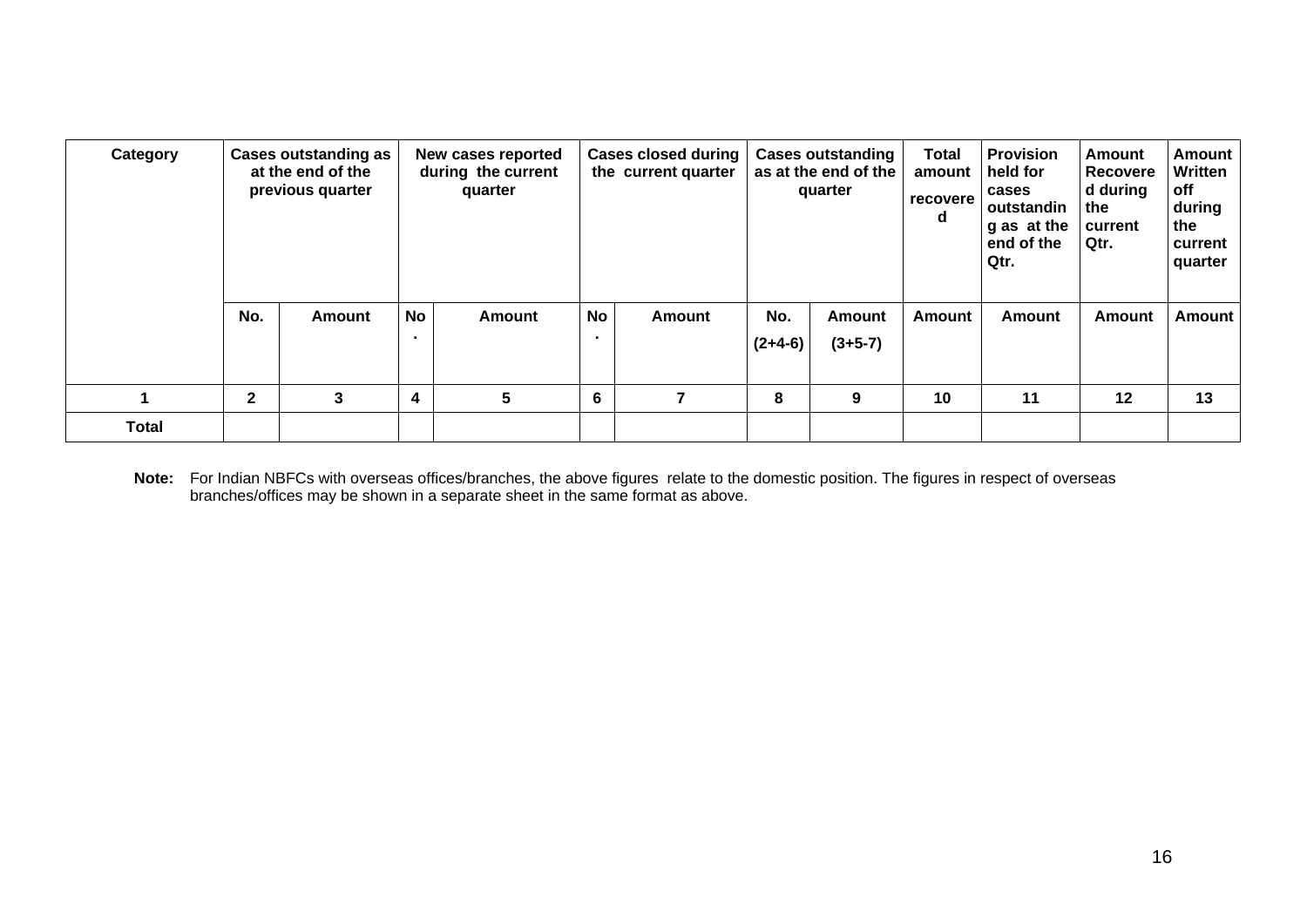## Part – B: Category-wise classification of frauds reported during the quarter **\_\_\_\_\_\_\_\_\_\_\_**

**Name of the NBFC \_\_\_\_\_\_\_\_\_\_\_\_\_\_\_\_\_\_\_\_\_\_\_\_\_\_\_\_\_\_\_\_\_\_\_\_\_\_** 

| Category                                          | Misappropriation<br>and criminal<br>breach of trust |      | <b>Fraudulent</b><br>encashment/<br>manipulation of<br>books of account<br>and conversion of<br>property |      | extended for<br>illegal<br>gratification |      | Unauthorised Negligence and<br>credit facility cash shortages |      | <b>Cheating and</b><br>forgery |      | <b>Irregularities in</b><br>foreign<br>exchange<br>transactions |      | <b>Others</b> |      | Total |      |
|---------------------------------------------------|-----------------------------------------------------|------|----------------------------------------------------------------------------------------------------------|------|------------------------------------------|------|---------------------------------------------------------------|------|--------------------------------|------|-----------------------------------------------------------------|------|---------------|------|-------|------|
|                                                   | No.                                                 | Amt. | No.                                                                                                      | Amt. | No.                                      | Amt. | No.                                                           | Amt. | No.                            | Amt. | No.                                                             | Amt. | No.           | Amt. | No.   | Amt. |
| Less than Rs. 1 lakh                              |                                                     |      |                                                                                                          |      |                                          |      |                                                               |      |                                |      |                                                                 |      |               |      |       |      |
| Rs. 1 lakh and above but<br>less than Rs. 25 lakh |                                                     |      |                                                                                                          |      |                                          |      |                                                               |      |                                |      |                                                                 |      |               |      |       |      |
| Rs. 25 lakh and above                             |                                                     |      |                                                                                                          |      |                                          |      |                                                               |      |                                |      |                                                                 |      |               |      |       |      |
| <b>Total</b>                                      |                                                     |      |                                                                                                          |      |                                          |      |                                                               |      |                                |      |                                                                 |      |               |      |       |      |